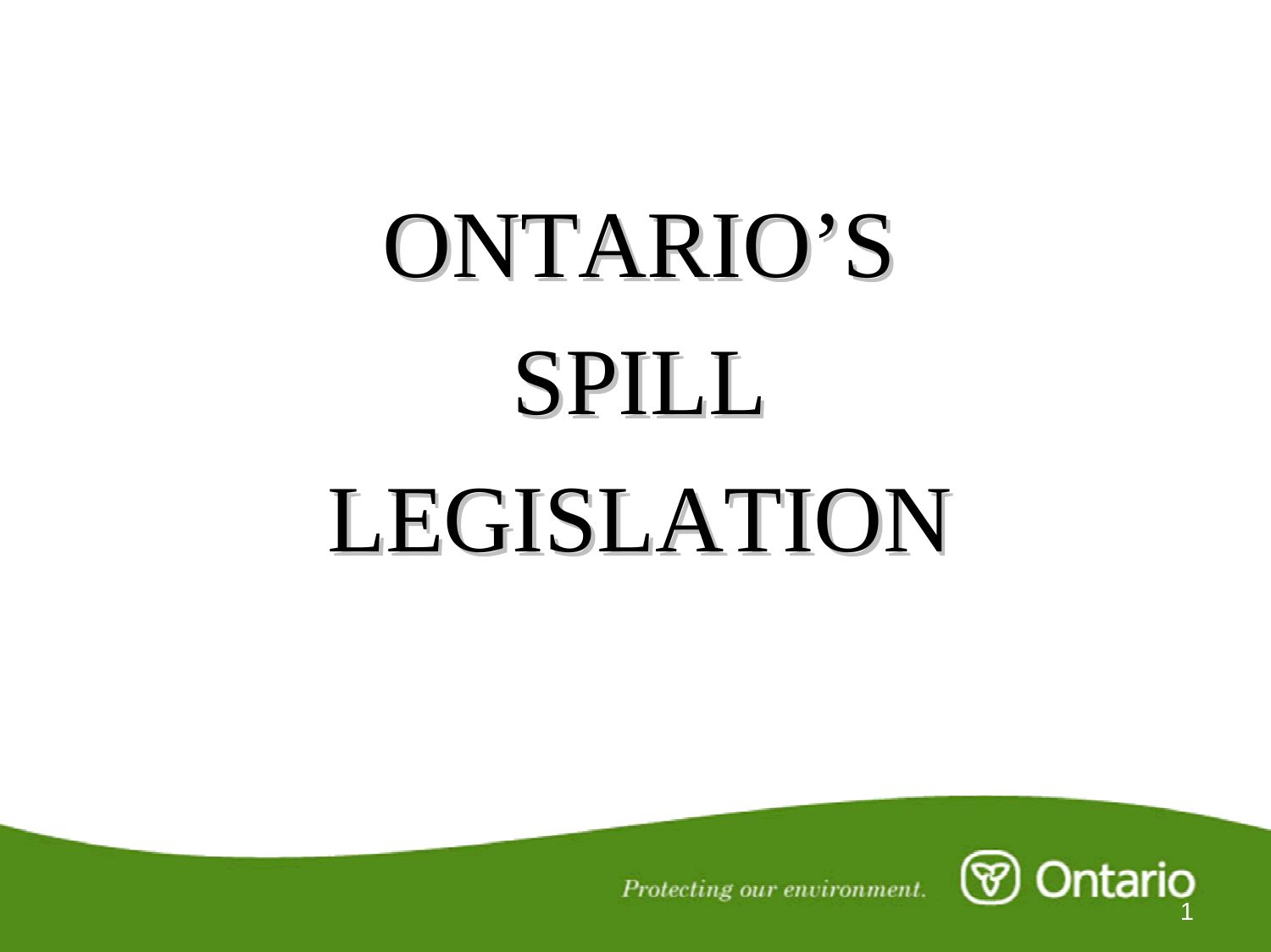### **ENVIRONMENTAL PROTECTION ACT**

- Part X in force November 29, 1985
- $\bullet$ Deals specifically with spills

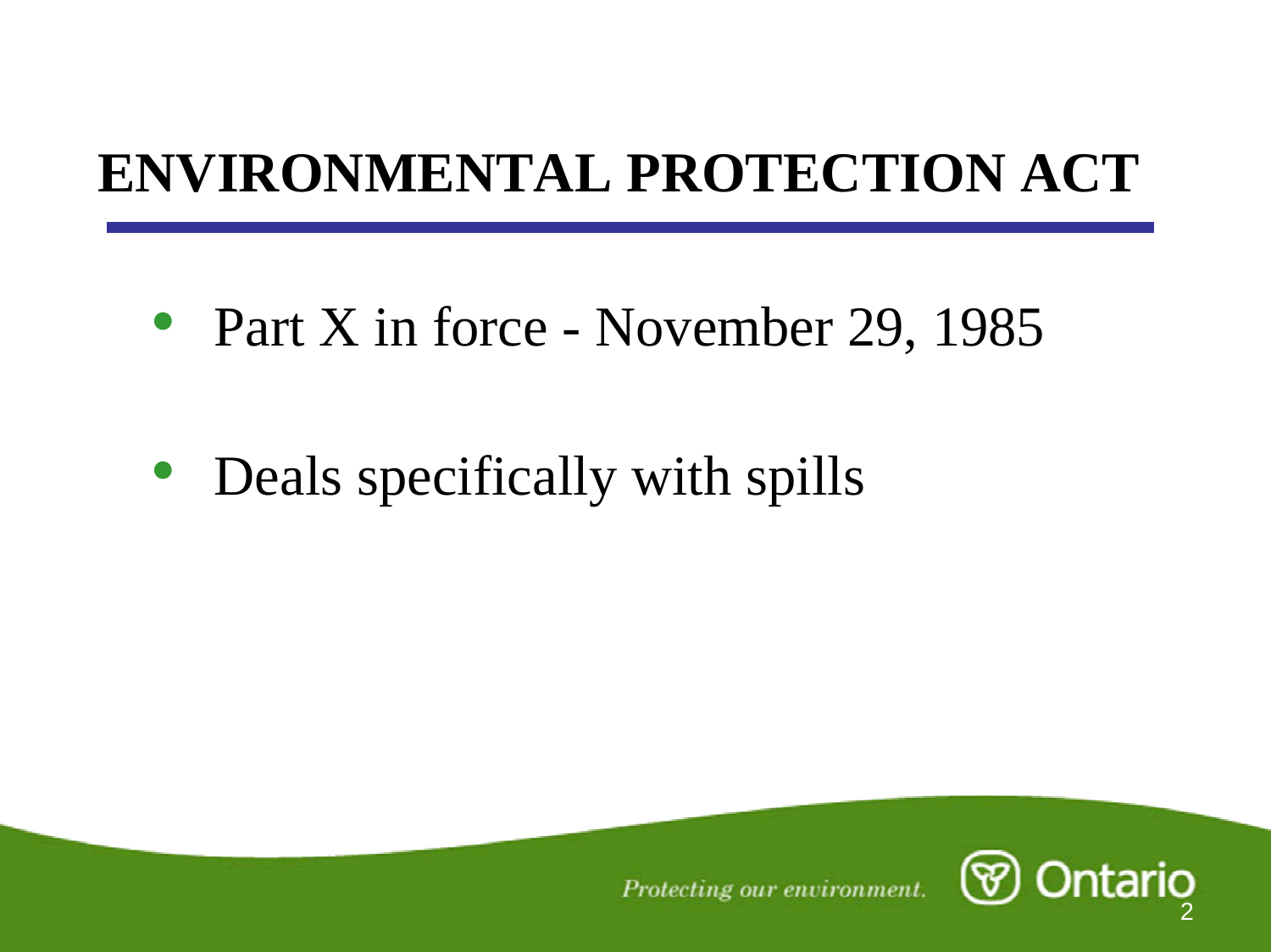## **KEY PART X PROVISIONS**

- $\bullet$ Spill definition
- $\bullet$ Duty to report
- $\bullet$ Duty to clean up
- $\bullet$ Right to compensation
- $\bullet$ Spill prevention and contingency plans (new)

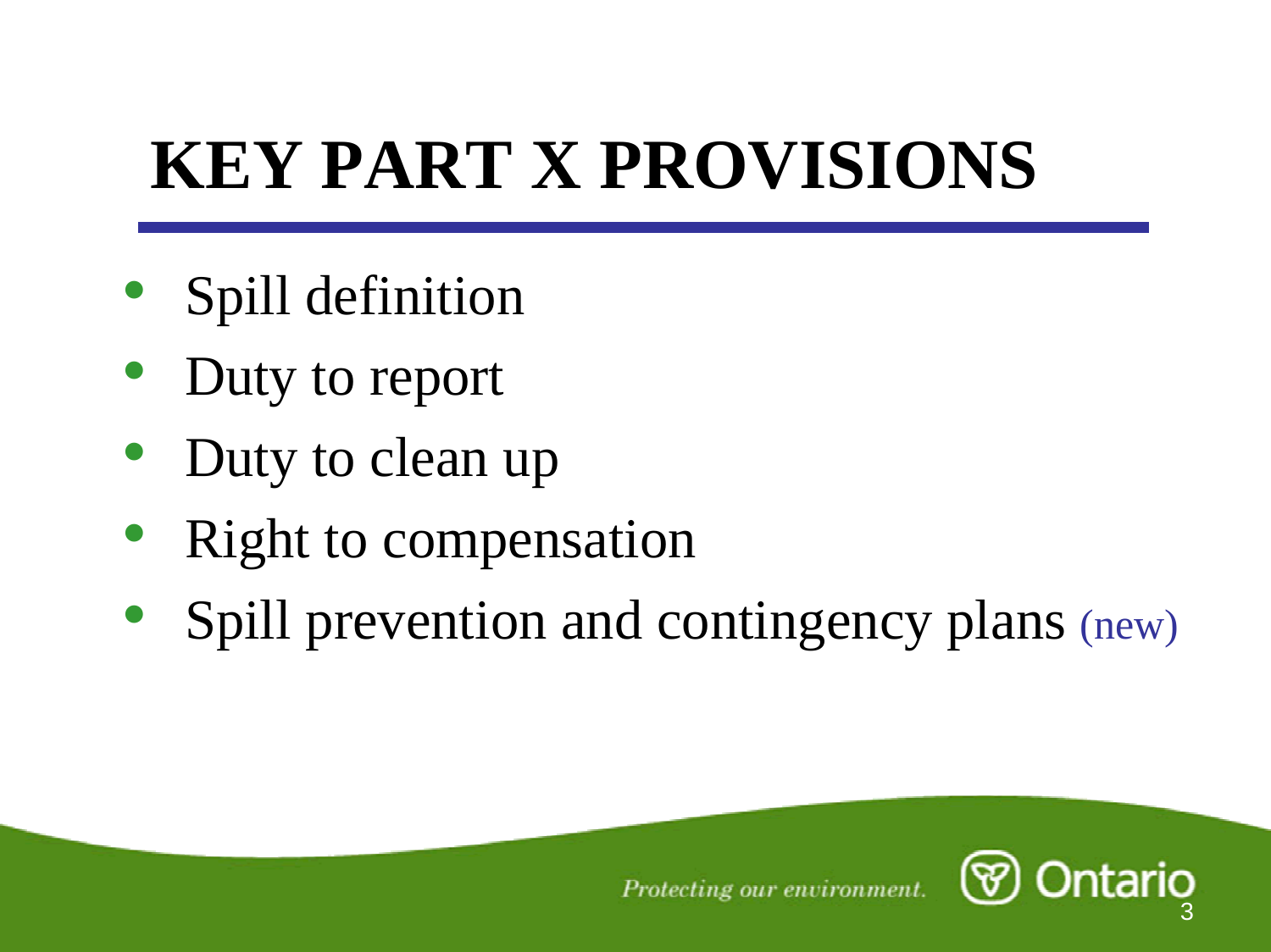### **SPILL DEFINITION (Sect. 91)**

- Discharge of a pollutant:
	- –Into the natural environment
	- –Out of a container
	- –Abnormal in quantity or quality

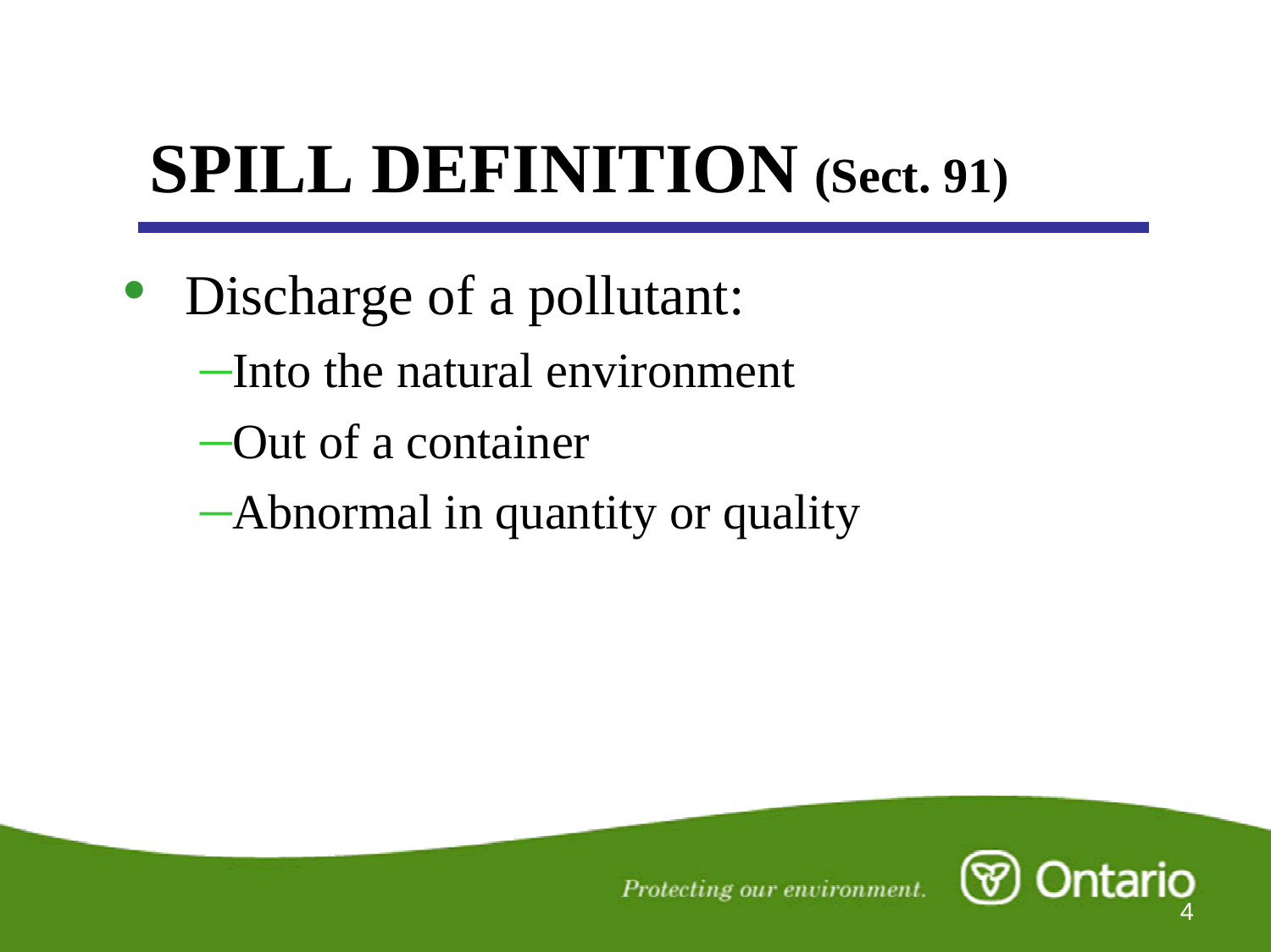

### Spill to Air

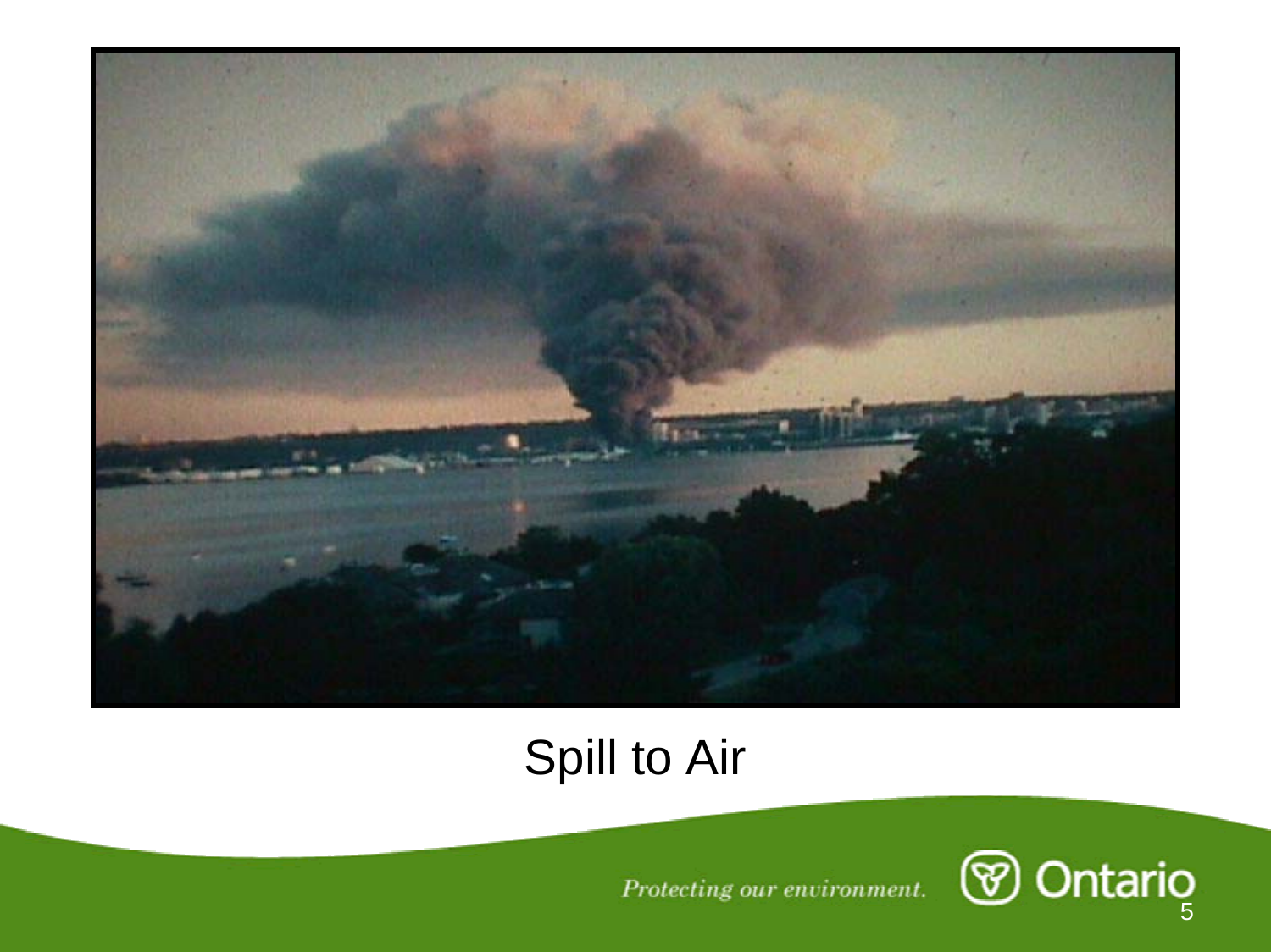

#### Spill to Land

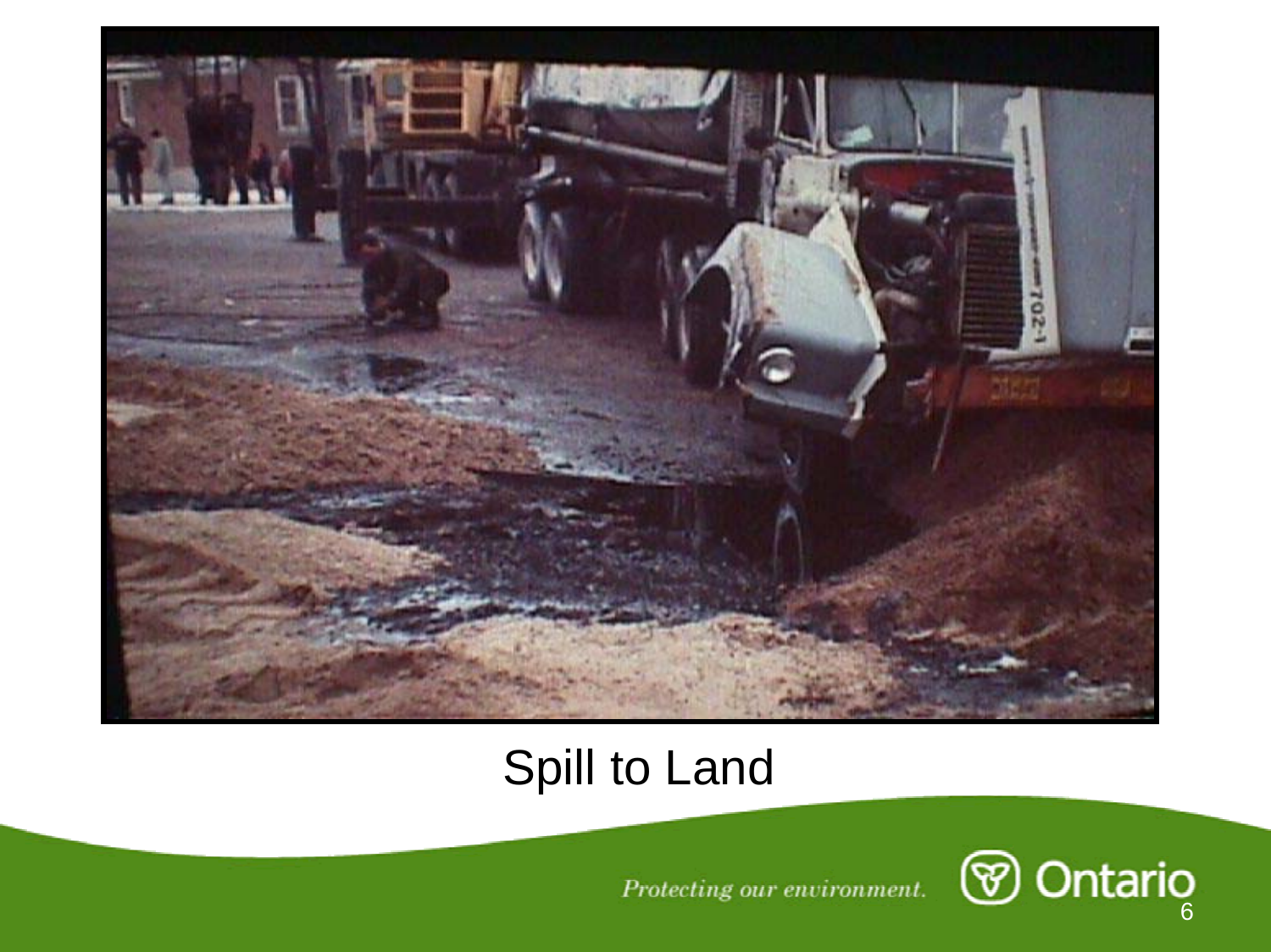

#### Spill to Water

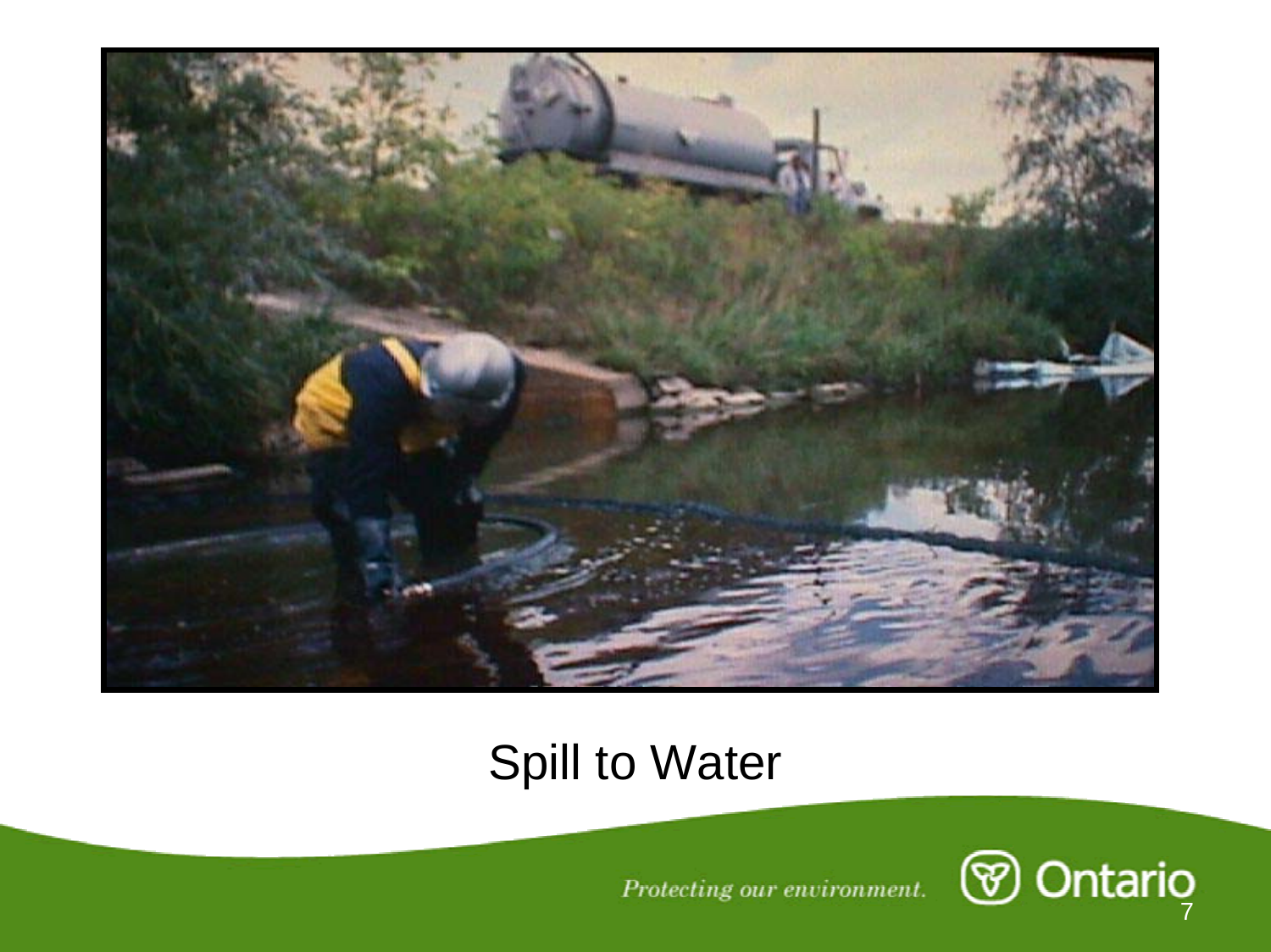### **DUTY TO REPORT (Sect 92)**

- Person having control of pollutant
- Person who spills, causes or permits a spill

### *Must report forthwith*

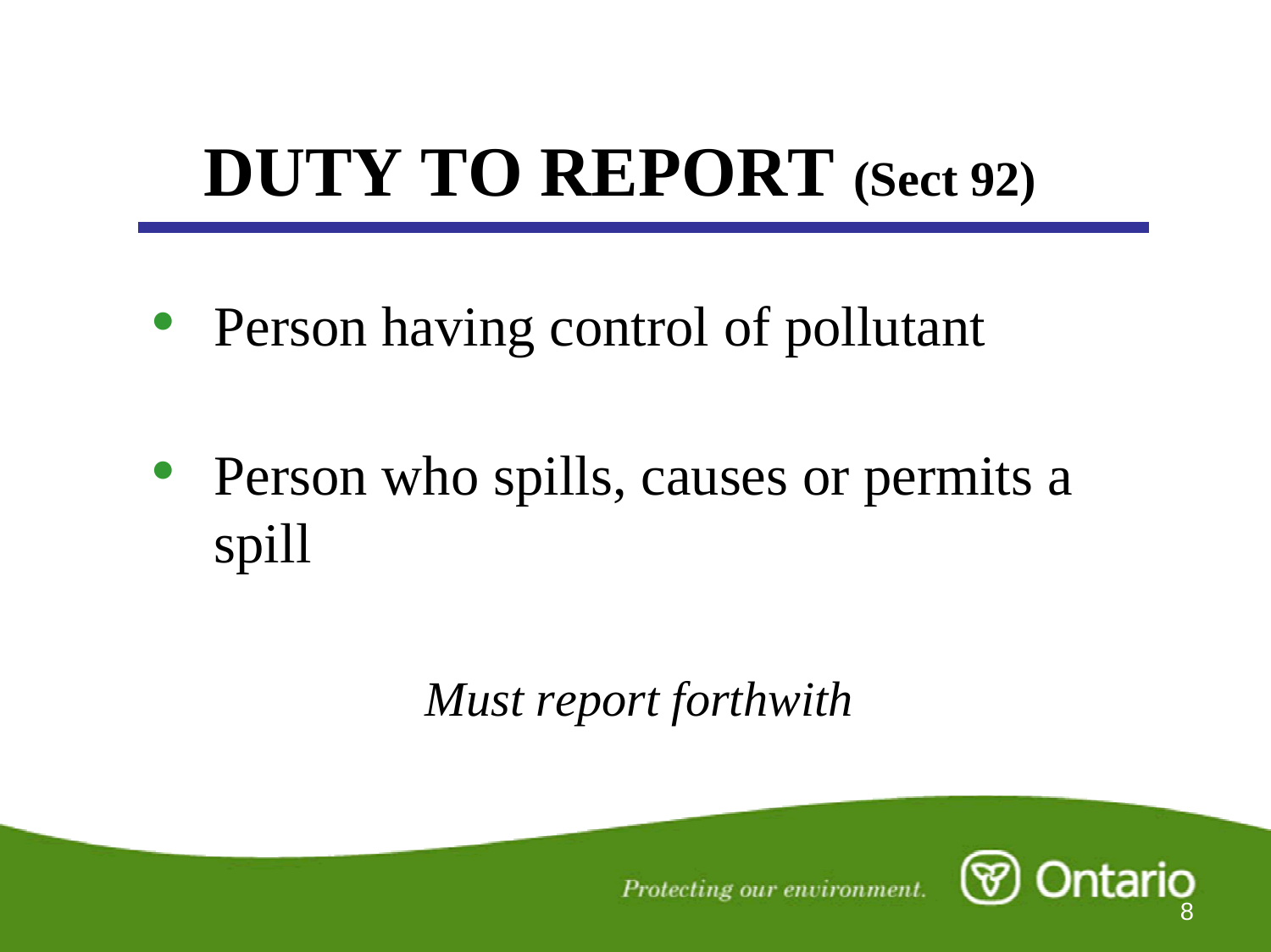### **REPORT SPILLS TO:**

- Ministry Ministry 1-800-268-6060
- Municipality
- Owner and person having control

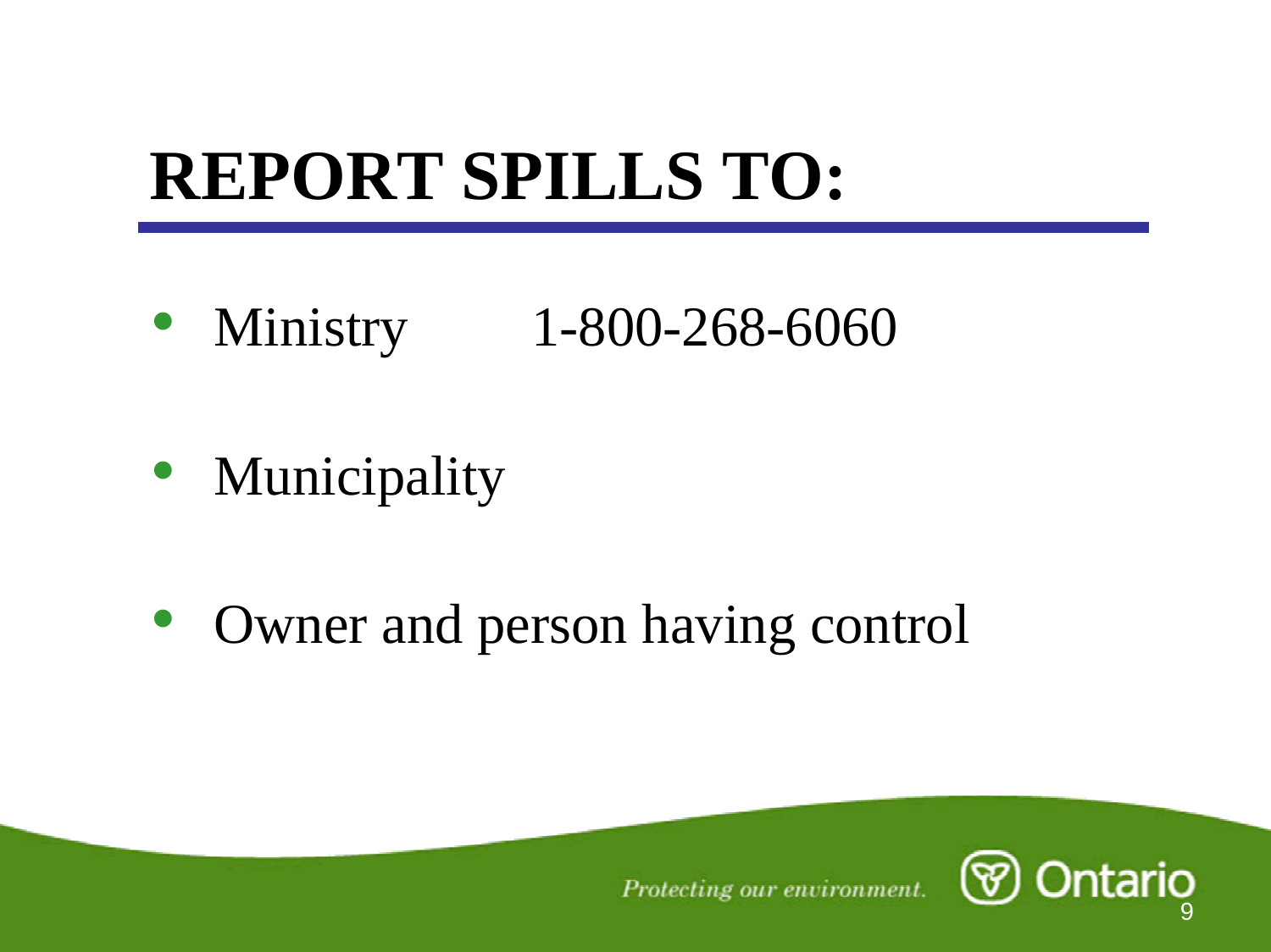## **PUBLIC AUTHORITIES**

 $\bullet$  Police officers and employees of municipalities and other public authorities must also report

–*If they have reason to believe the Ministry has not already been notified*

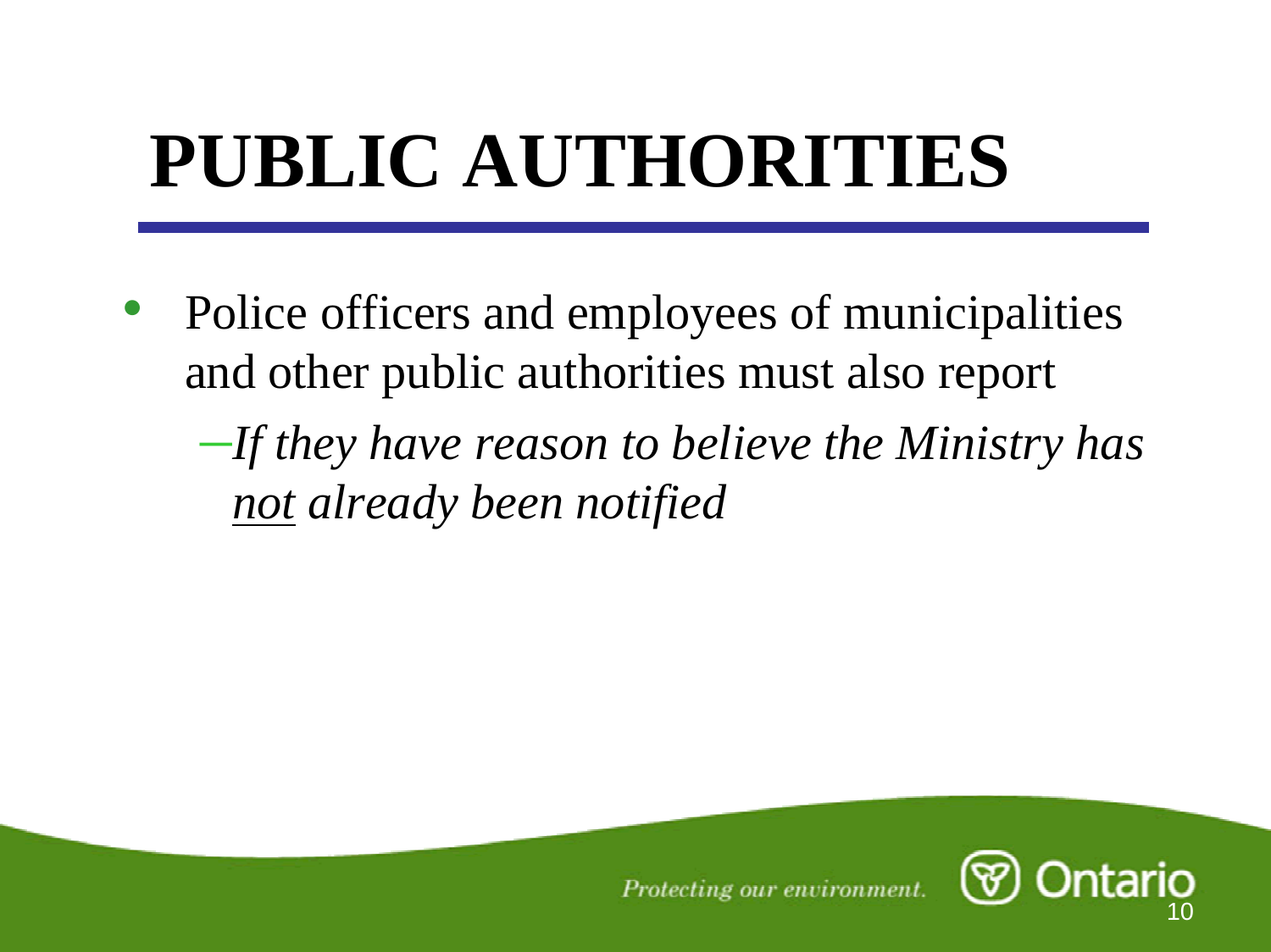### **DUTY TO CLEAN UP (Sect. 93)**

- $\bullet$ Owner of pollutant
- Person having control

### *Must clean-up and restore*

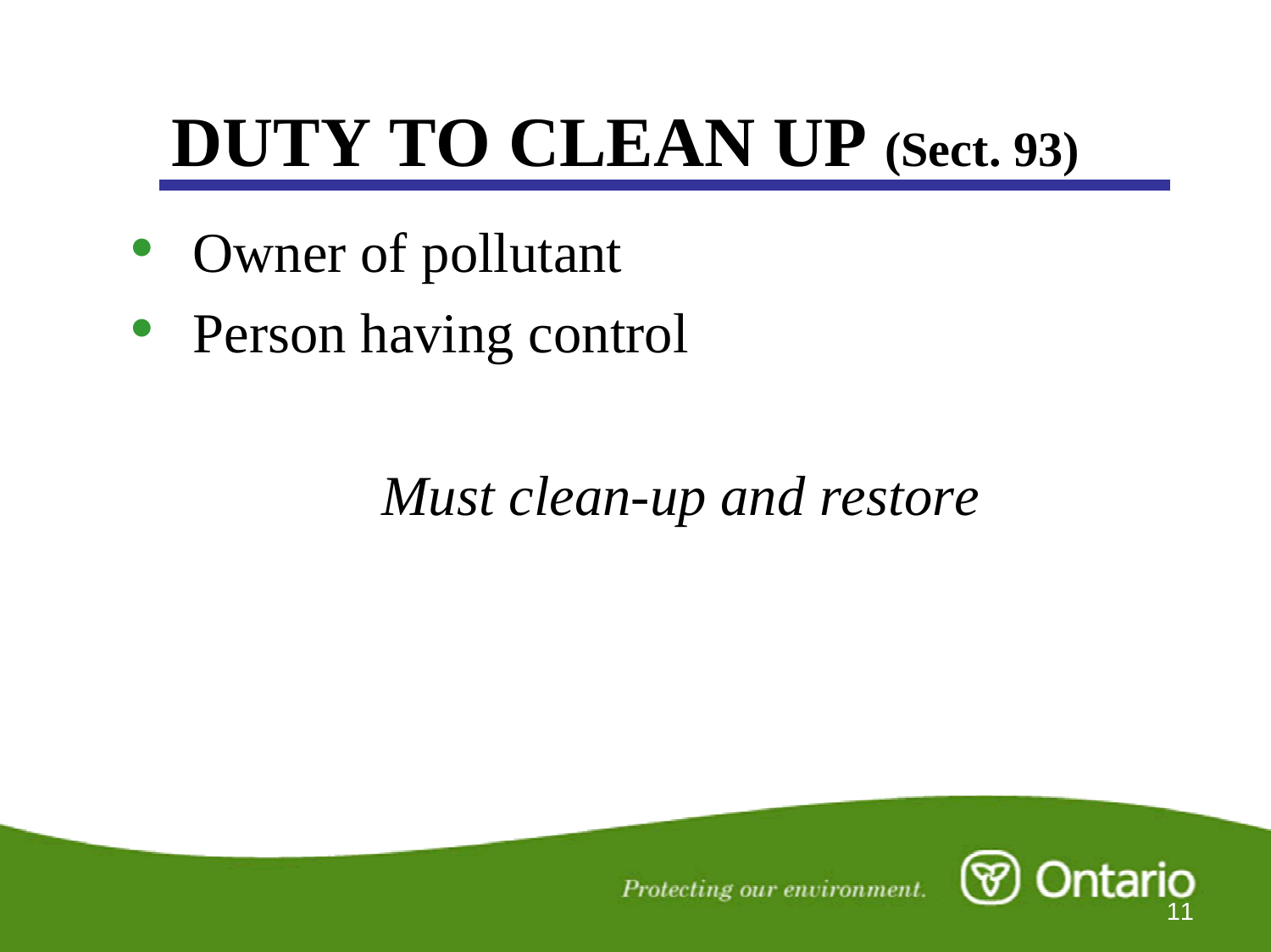### **COMPENSATION (Sect. 99)**

- For loss or damage
- For reasonable cost and expense

*from owner and person having control*

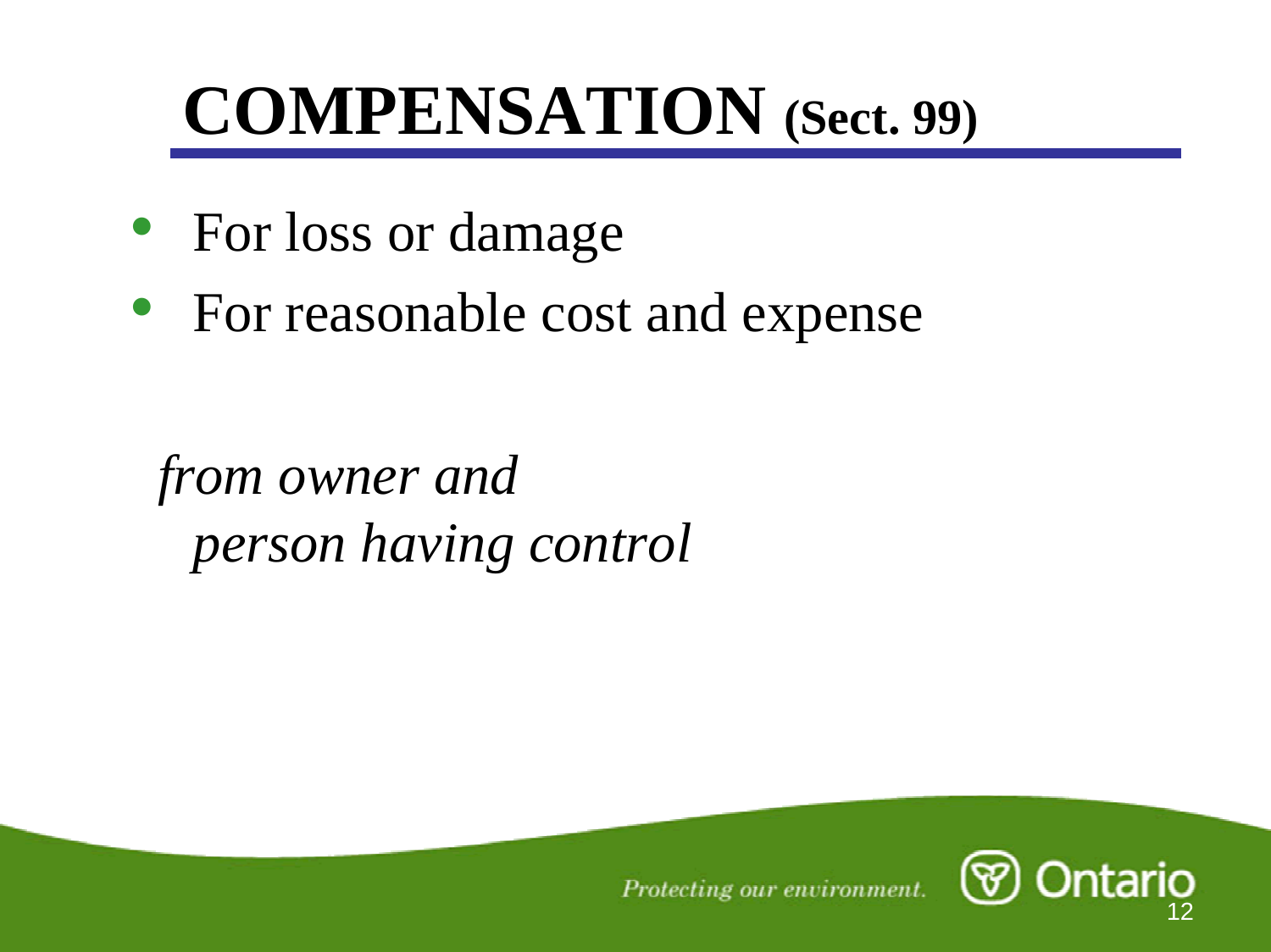### **NEW - SECTION 91.1**

### Spill Prevention and Spill Contingency Plans

- • Persons prescribed by regulation shall develop and implement plans to:
	- –Prevent or reduce the risk of spills
	- –Prevent, eliminate or ameliorate any adverse effects from spills including
		- Plans to notify the Ministry, municipality and others
		- • Plans to ensure appropriate equipment, material and personnel are available to respond

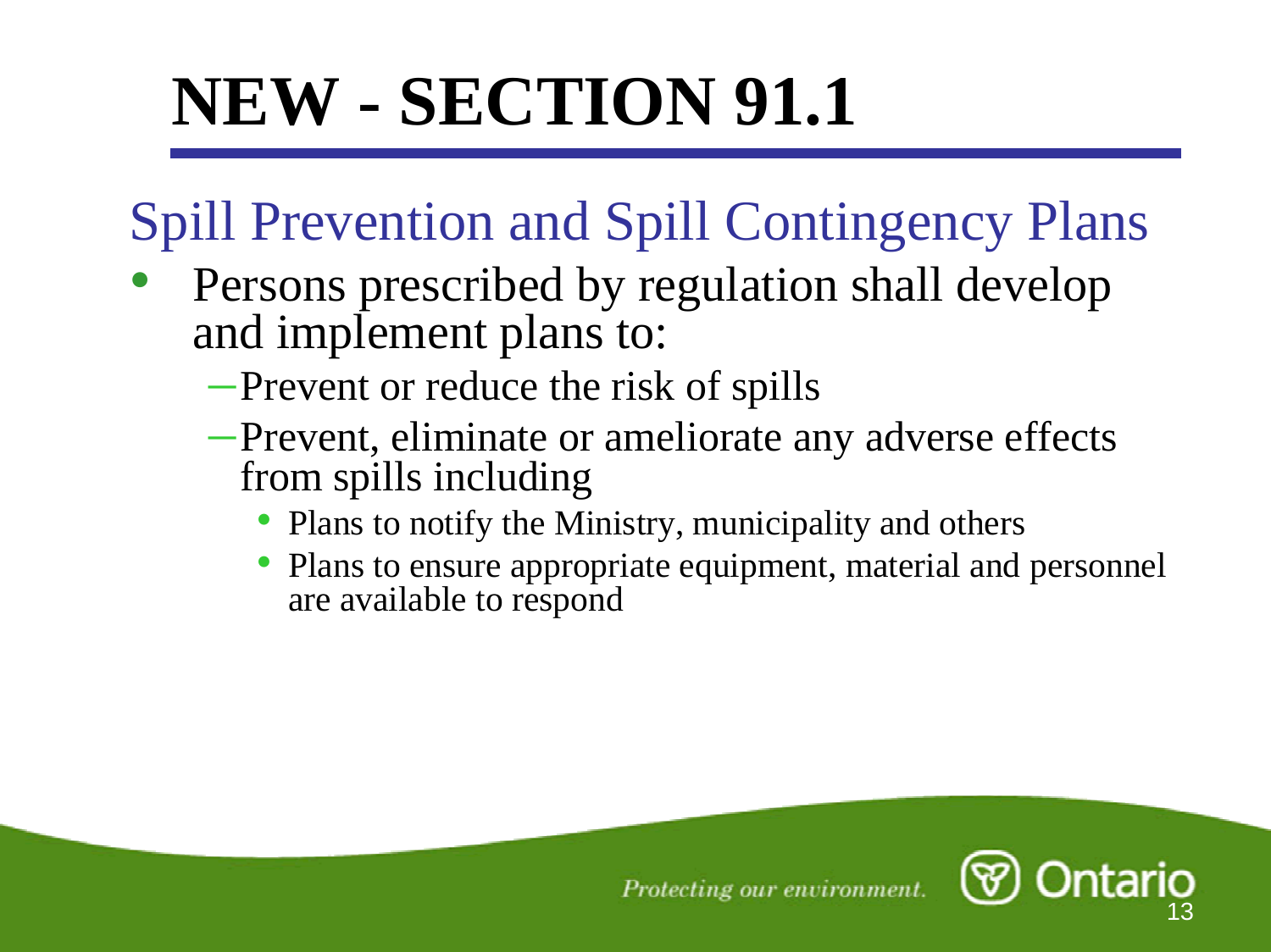# REGULATION REGULATION 675/98

### Spill Classification and Exemptions

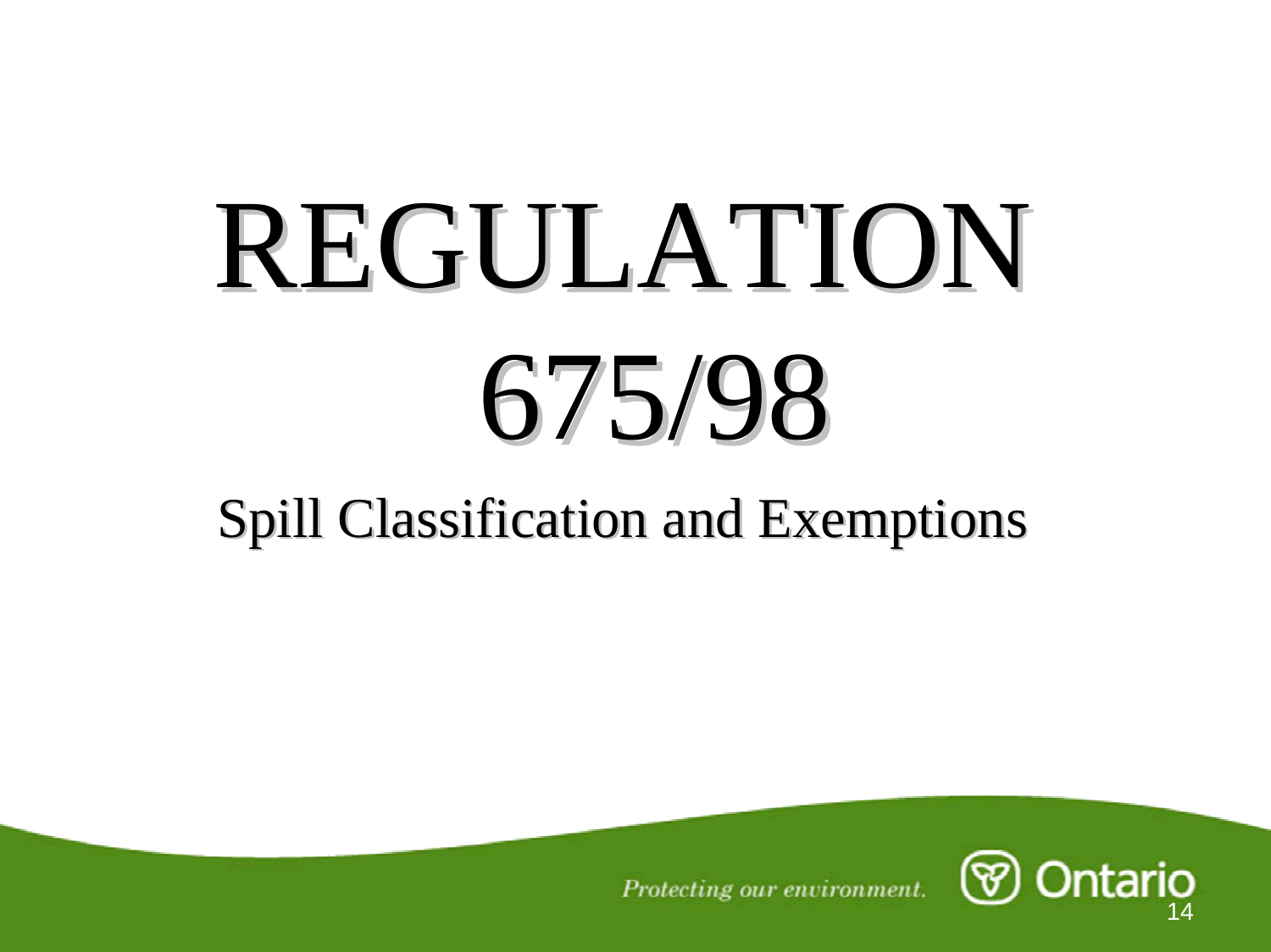## SPILL CLASSES

- Class 1: Approved Discharges
- Class 2: Discharges of Water
- Class 3: Household Fires
- Class 4: Planned Spills
- Class 5: Refrigerants
- Class 6: Motor Vehicles

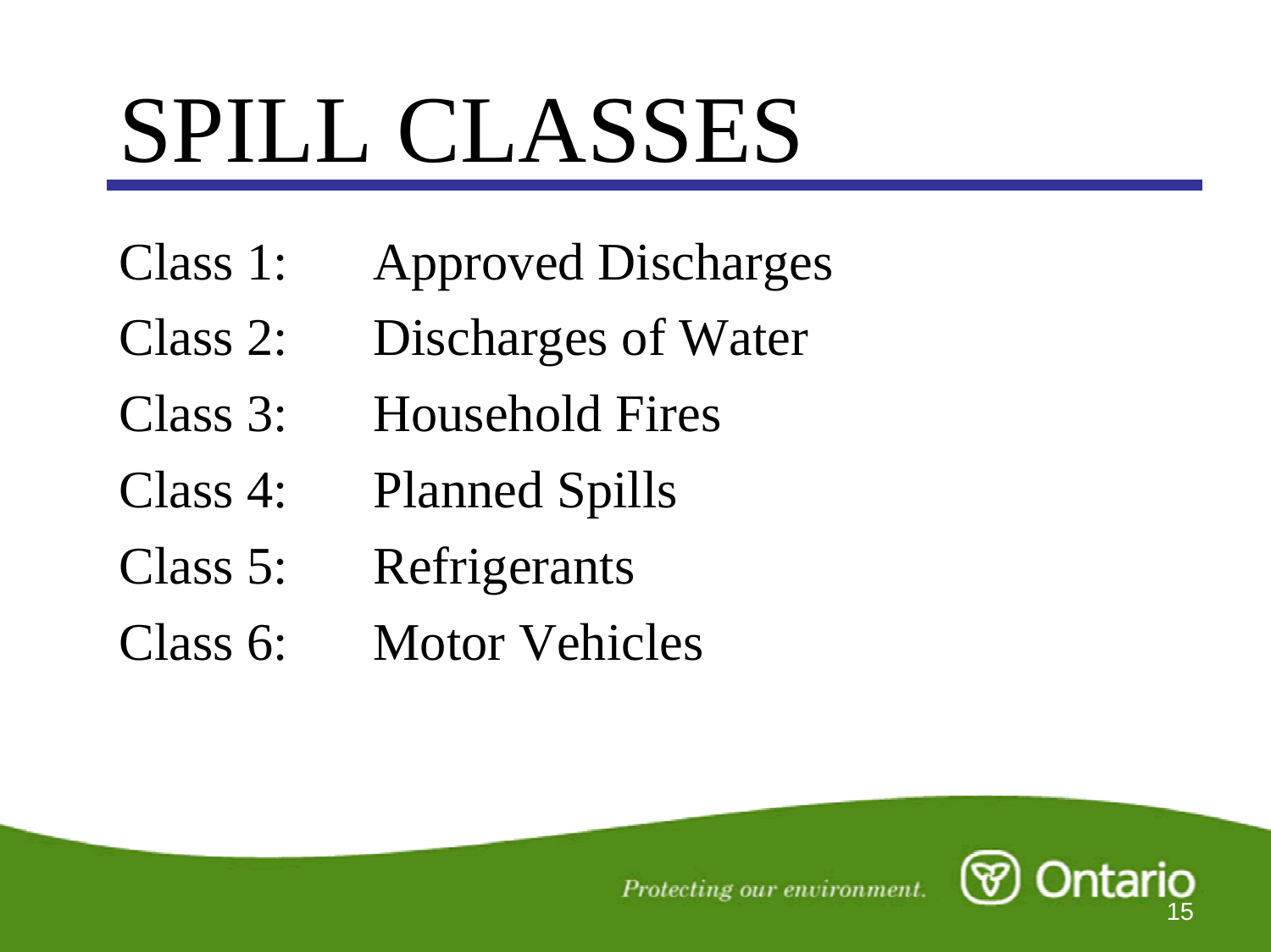## SPILLS CLASSES

- Class 7: Electrical Utilities
- Class 8: Petroleum Sector
- Class 9: T D G Occurrences
- Class 10: Contingency Plans
- Class 11: One-Window Reporting

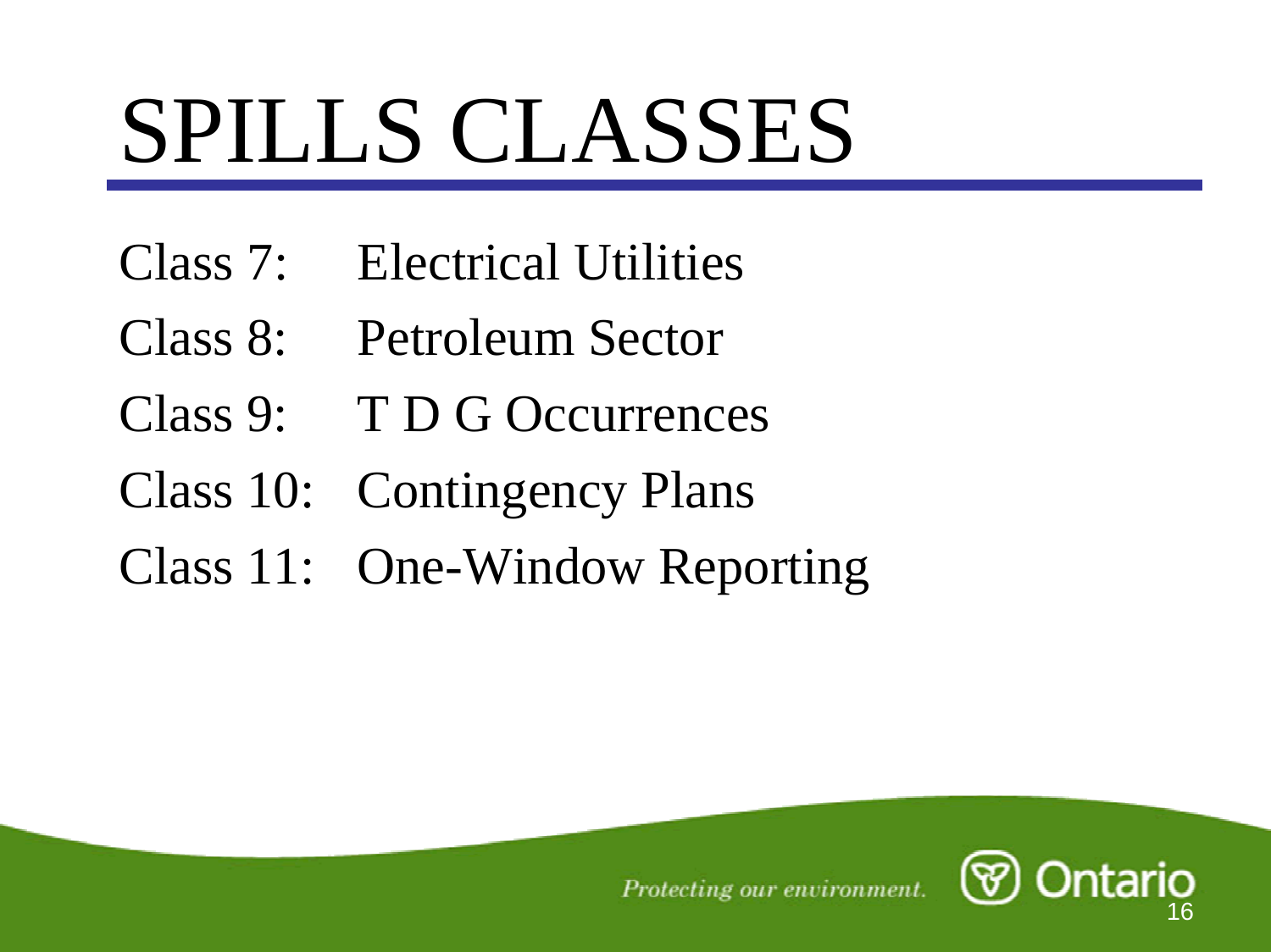

### APPROVED DISCHARGES

#### **Exempt from Part X of EPA**

- Authorized by C of A, licence or permit.
- $\bullet$ All requirements met.
- $\bullet$  Does not contravene EP Act or other legislation/by-laws.

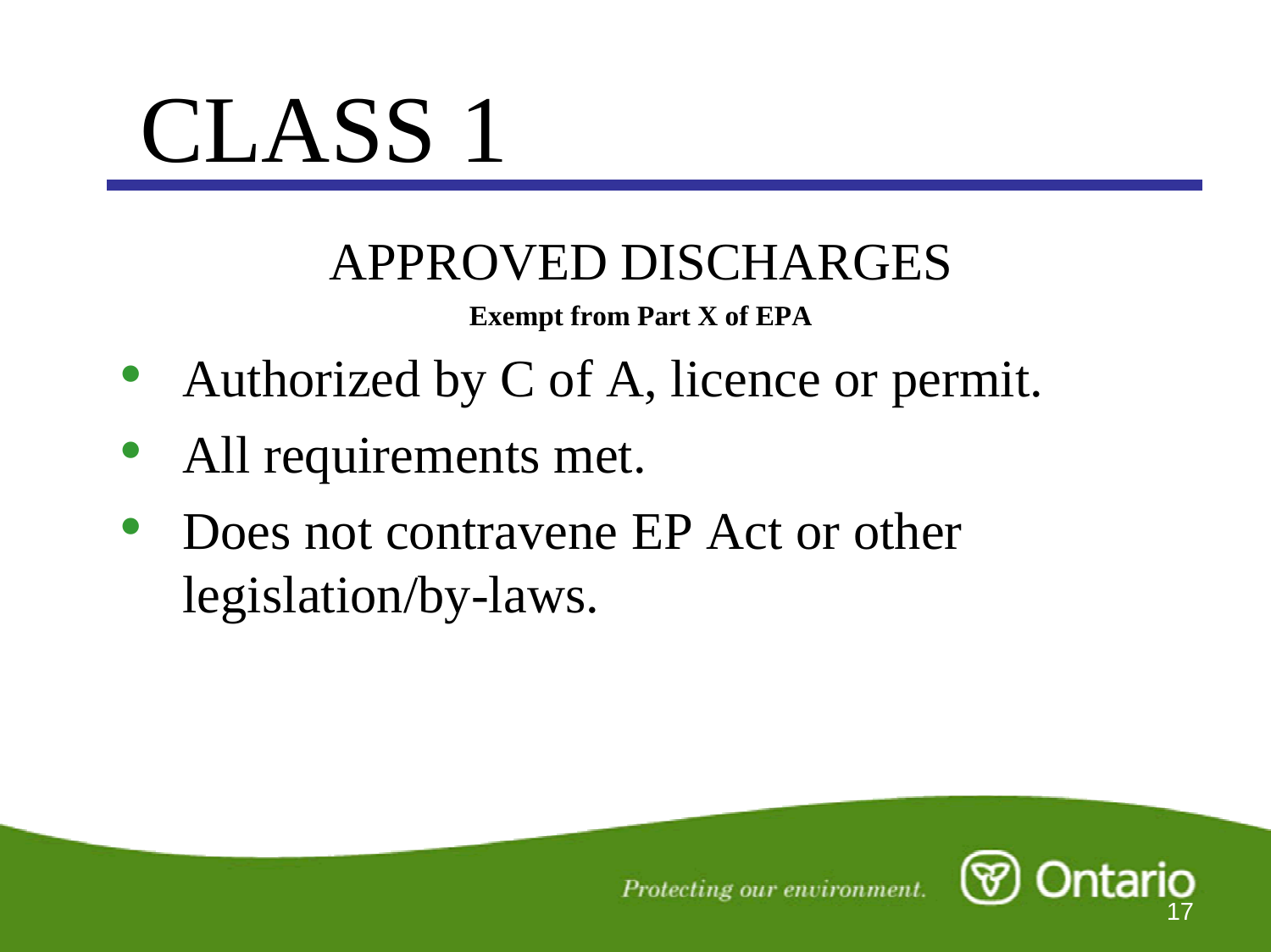

### DISCHARGES OF WATER

**Exempt from Part X of EPA**

- Water from reservoirs formed by dams
- Potable water from water mains

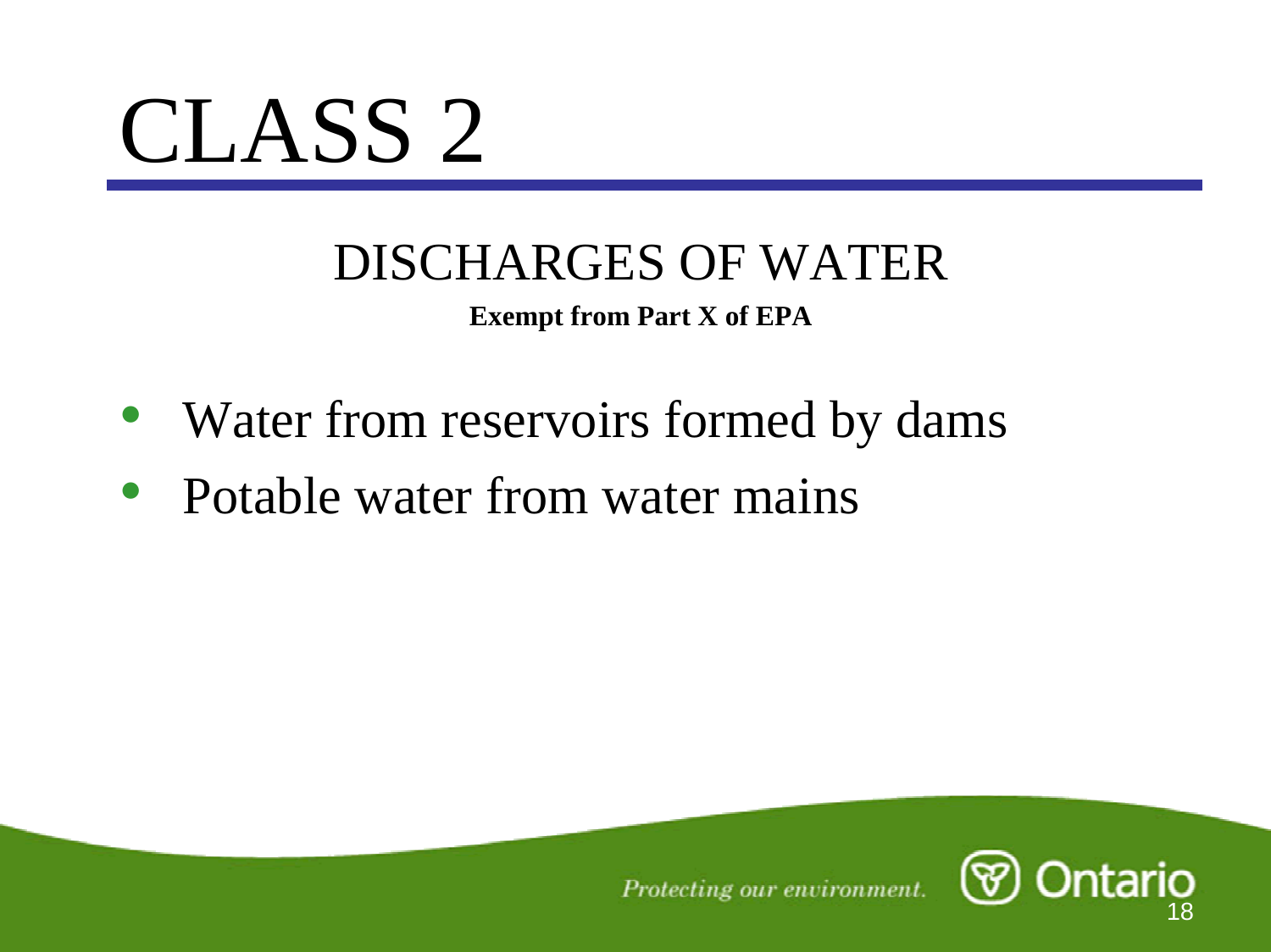

### HOUSEHOLD FIRES

**Exempt from Part X of EPA**

• Combustion products or equivalent materials of less than ten households.

(Note: Chemical or industrial type fires are not exempt.)

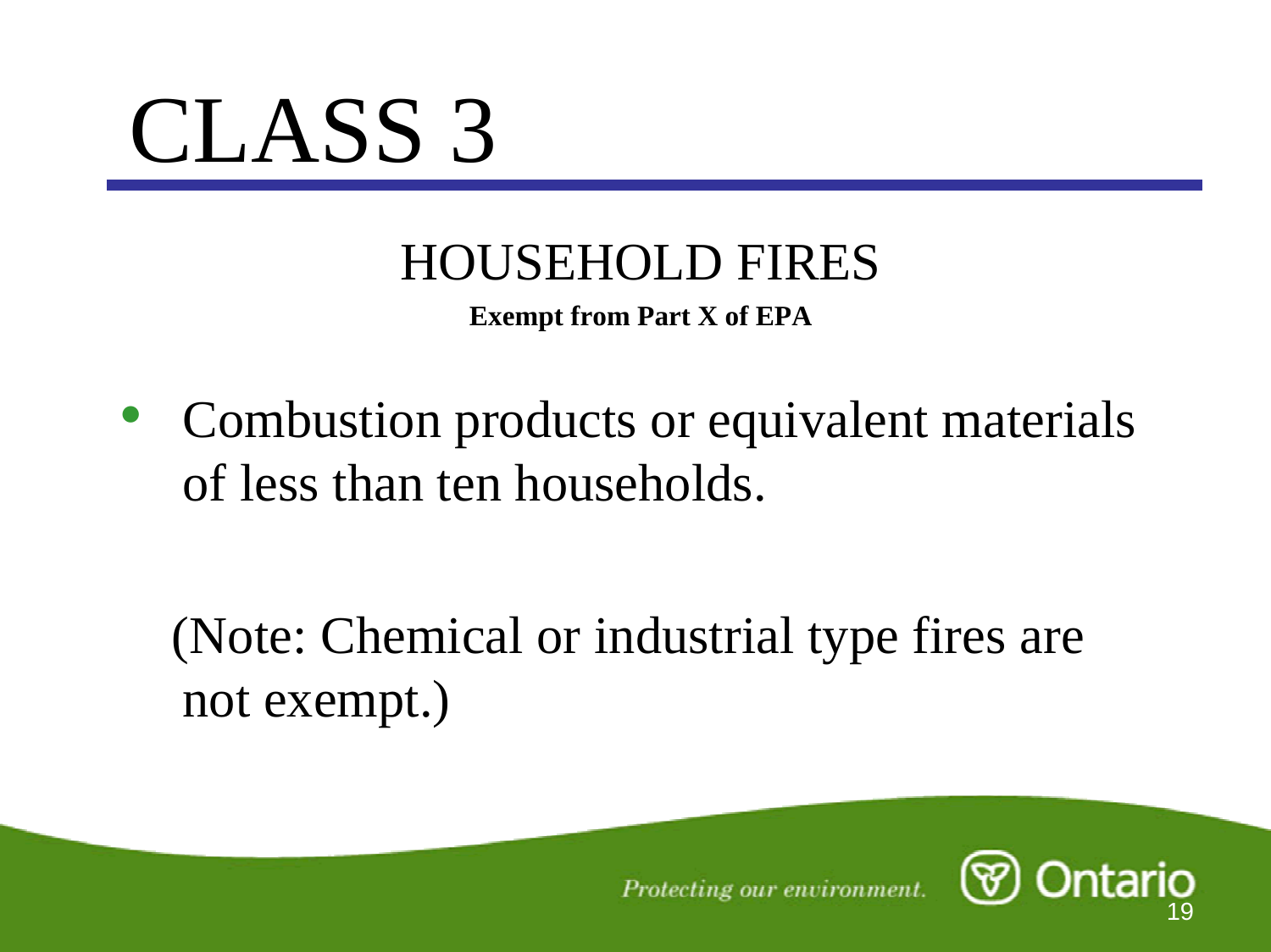

### PLANNED SPILLS

**Exempt from Sec. 92 - Reporting**

- Pre-authorized unavoidable discharges.
- Pre-authorized discharges for research or training.

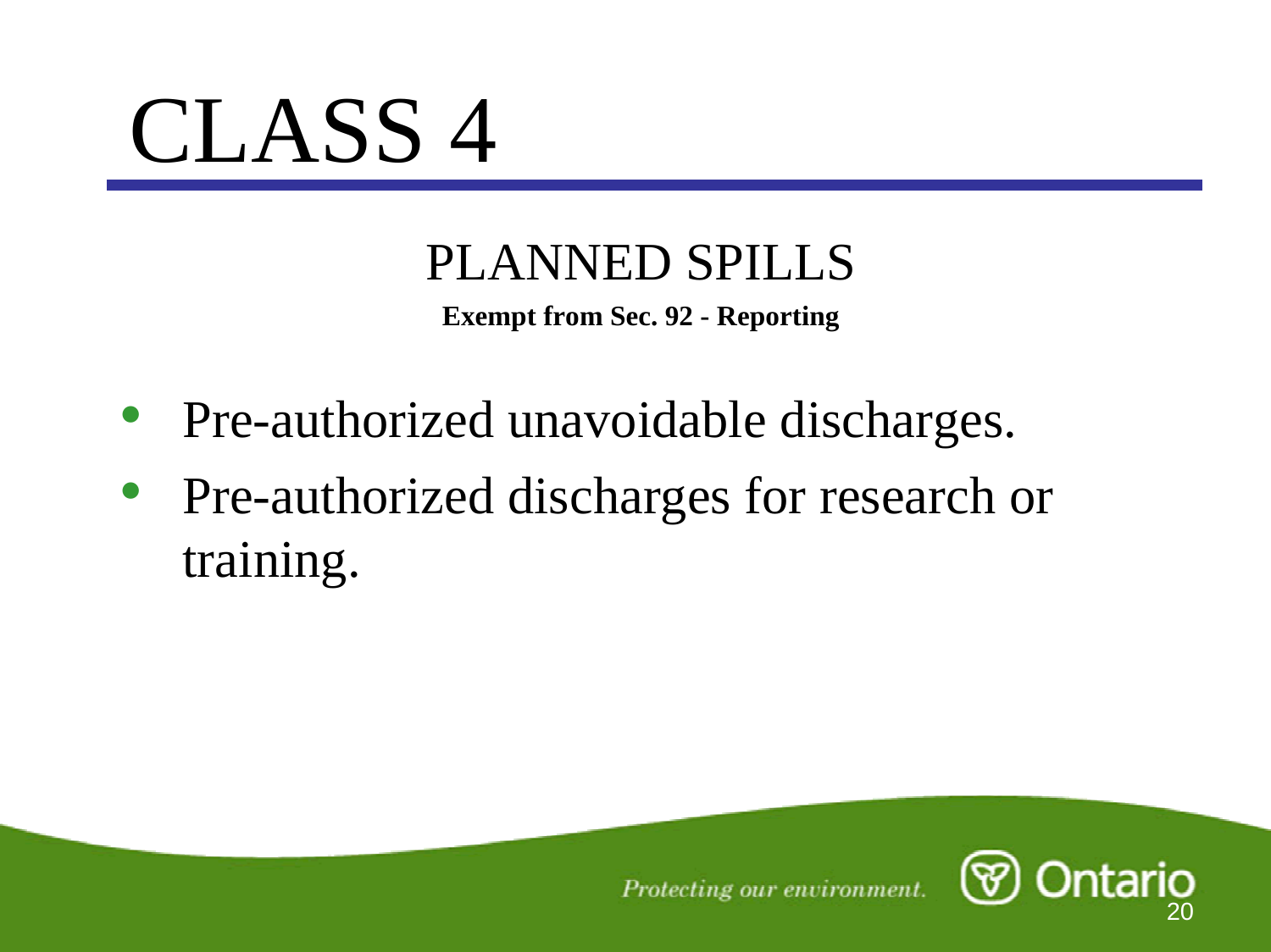

#### REFRIGERANTS

**Exempt from Sec. 92 - Reporting**

- $\bullet$   $\, < 100 \text{ kg}$
- No adverse effects at location of discharge.

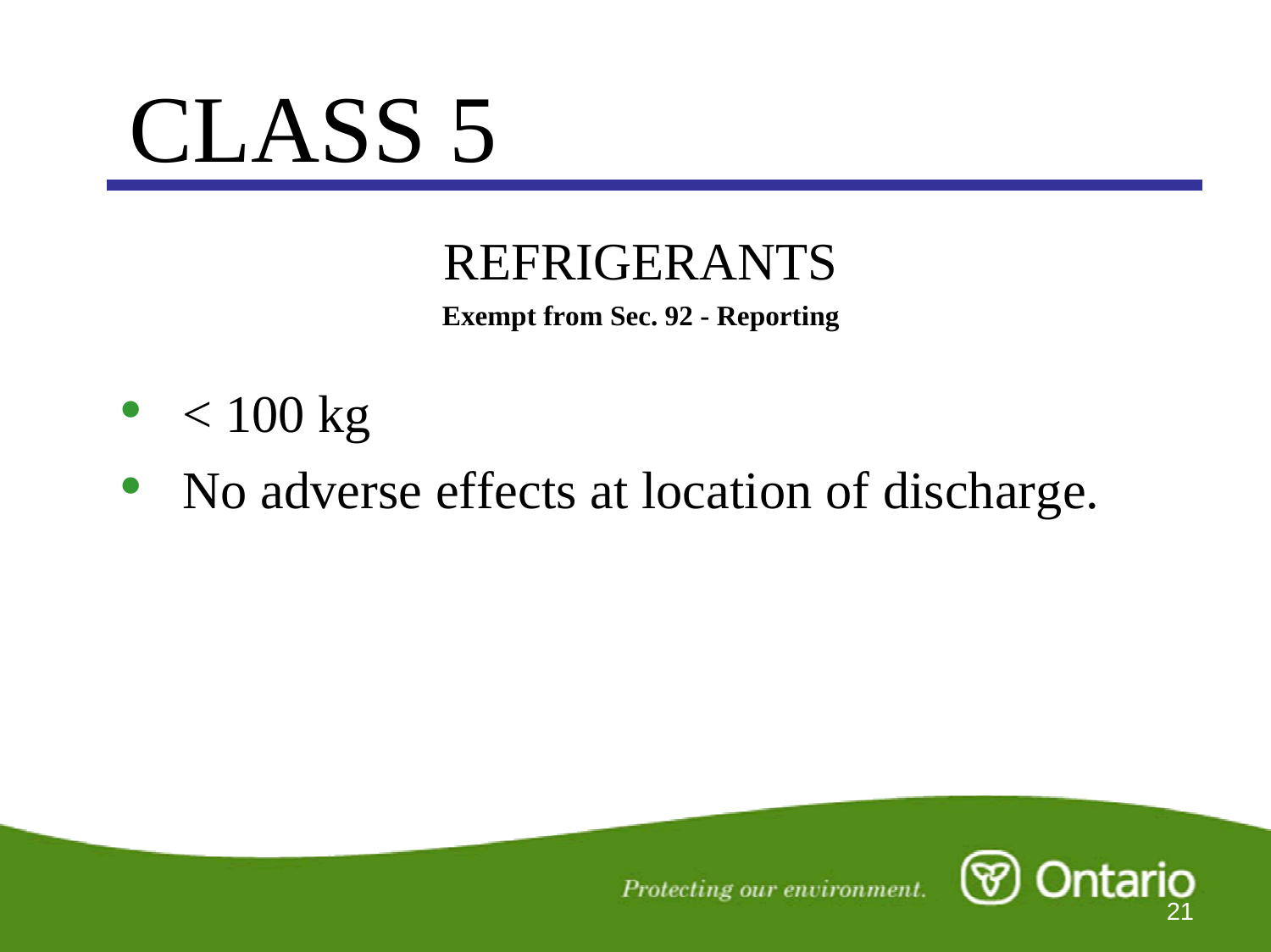

### MOTOR VEHICLES

**Exempt from Sec. 92 - Report to MOE**

- < 100 litres operating fluids
- Not to water
- $\bullet$  Can be readily cleaned from specified surfaces
- $\bullet$ Cleanup arrangements made

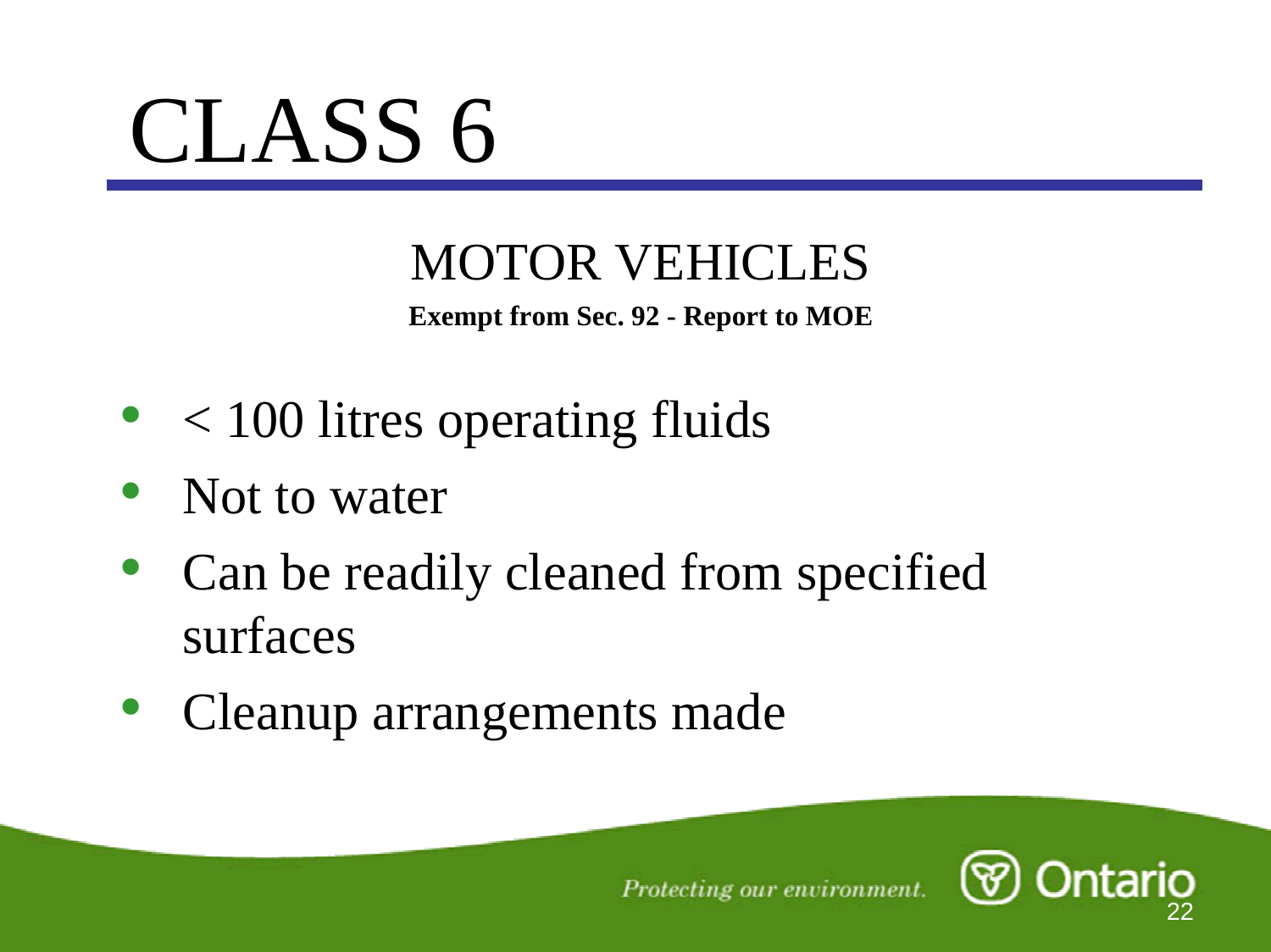

### ELECTRICAL UTILITIES

**Exempt from Sec. 92 - (except owner/ controller)**

- < 100 litres mineral oil (no PCB's)
- Not to water
- $\bullet$  Can be readily cleaned from specified surfaces
- $\bullet$ Cleanup arrangements made

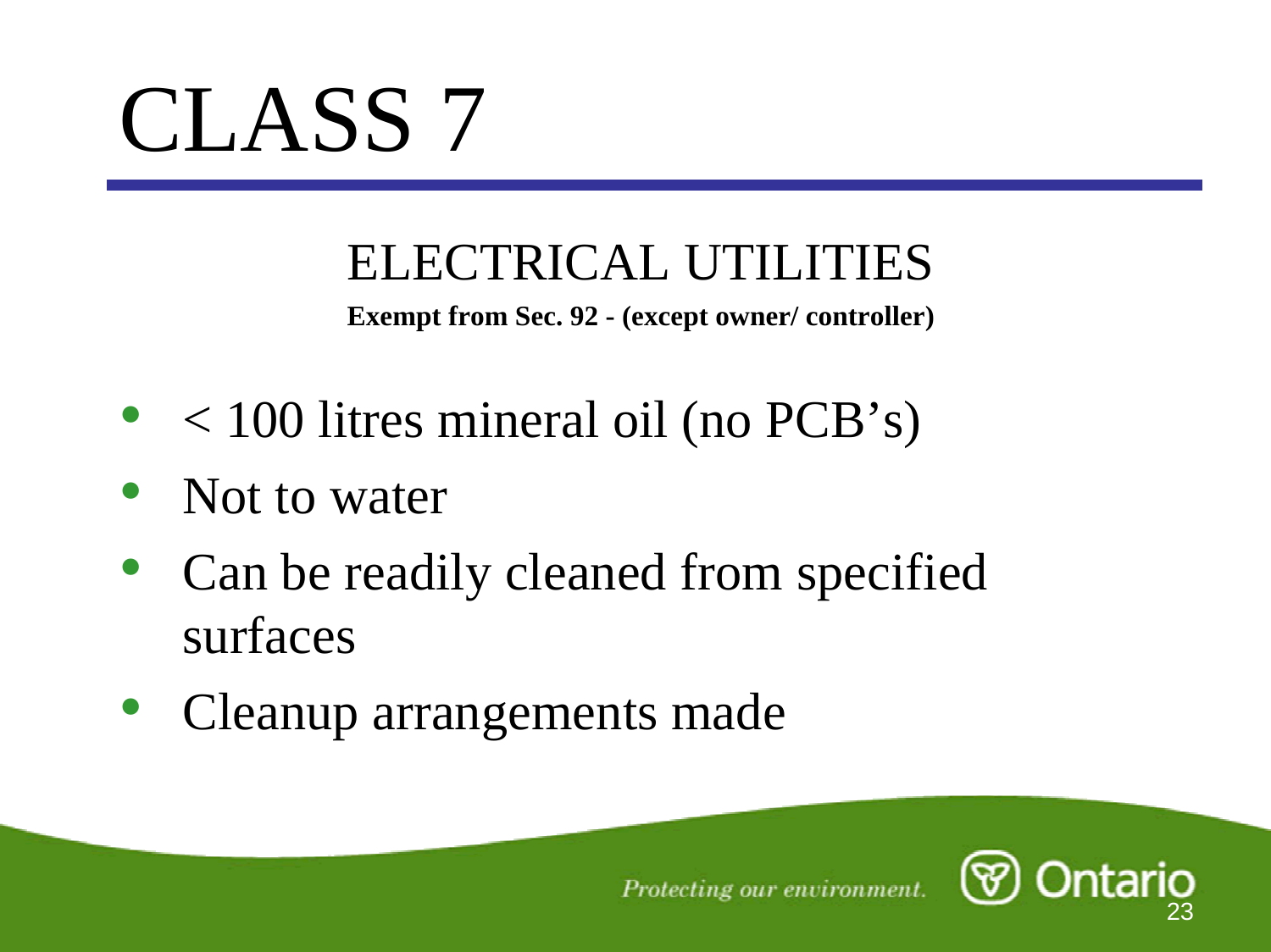### PETROLEUM SECTOR

**Exempt from Sec. 92 - (except owner/ controller)**

- $\bullet$ < 100 litres petroleum products (no public access)
- $\bullet$ < 25 litres petroleum products (public access)
- $\bullet$ Not to water
- $\bullet$ Can be readily cleaned from specific surfaces
- $\bullet$ Cleanup arrangements made

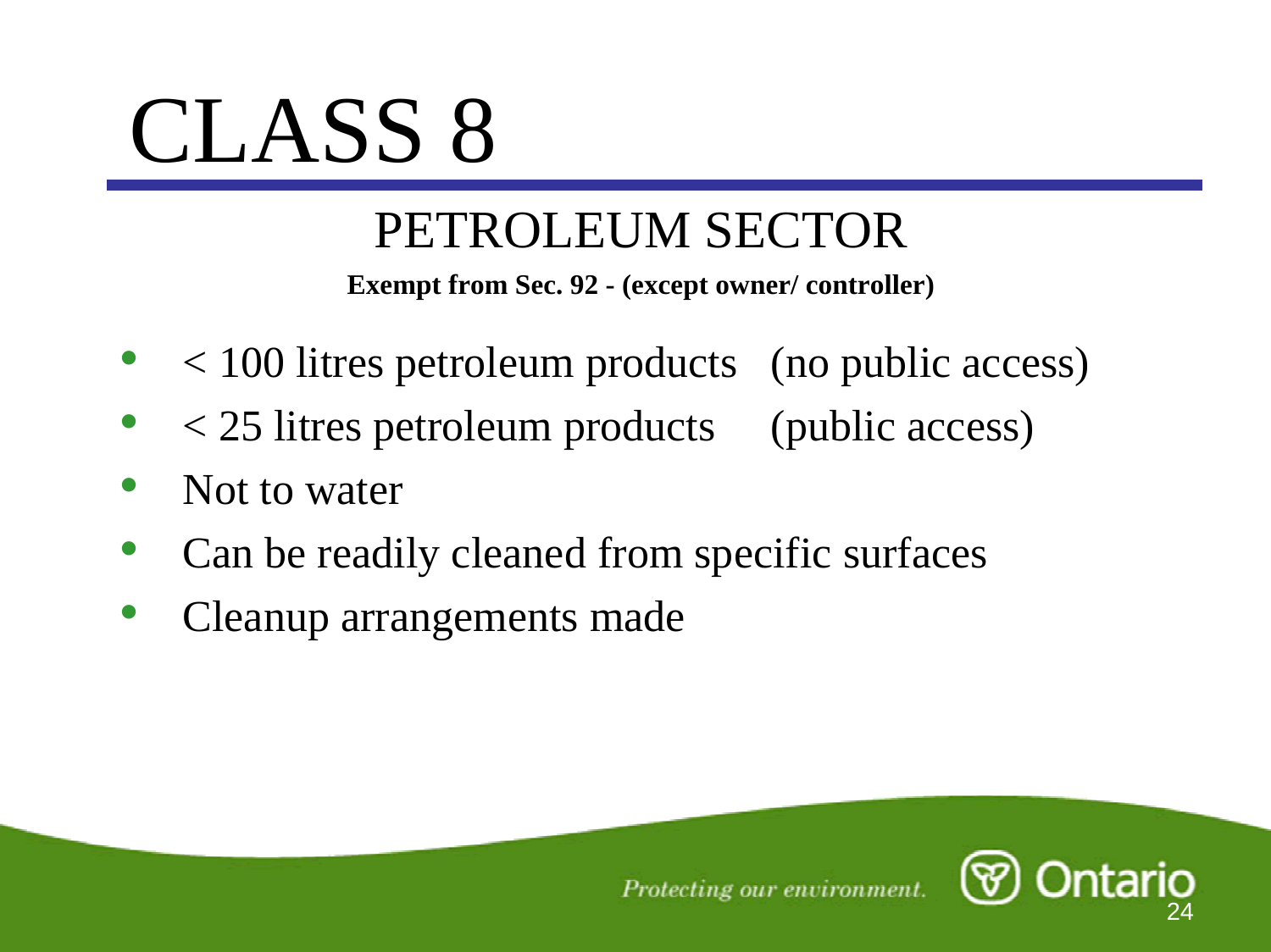### TRANSPORTATION OF DANGEROUS GOODS

**Exempt from Sec. 92 - (except owner/ controller)**

- T D G reporting quantities adopted
- $\bullet$ Not to water
- $\bullet$ Can be readily cleaned from specific surfaces
- $\bullet$ Cleanup arrangements made

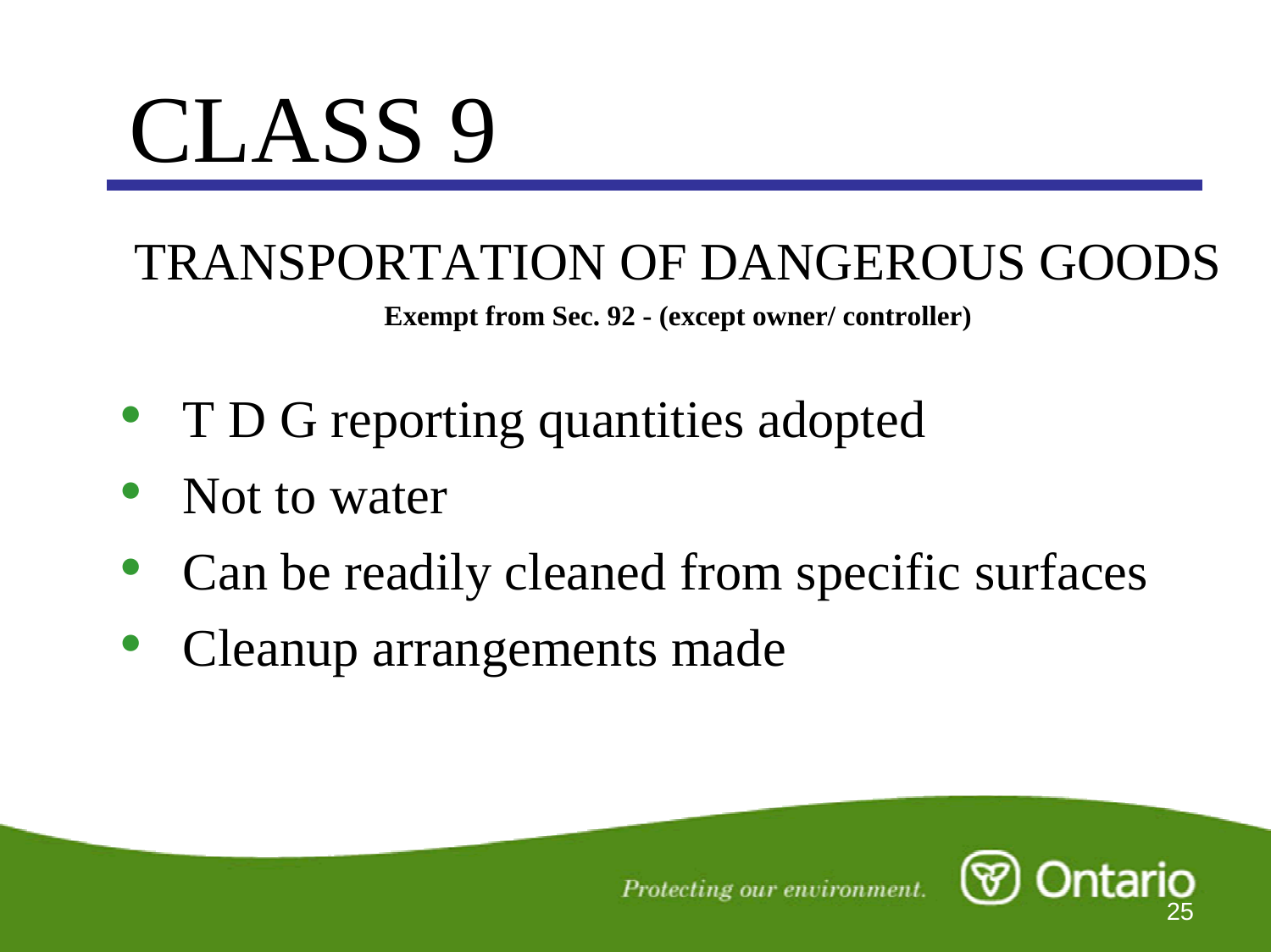### CONTINGENCY PLAN

**Exempt from Sec. 92 - Reporting**

- Materials and reportable quantity specified in Contingency Plan
- $\bullet$ MOE concerns (if any) addressed
- $\bullet$ Plan prevents adverse effects
- $\bullet$ Cleanup arrangements made